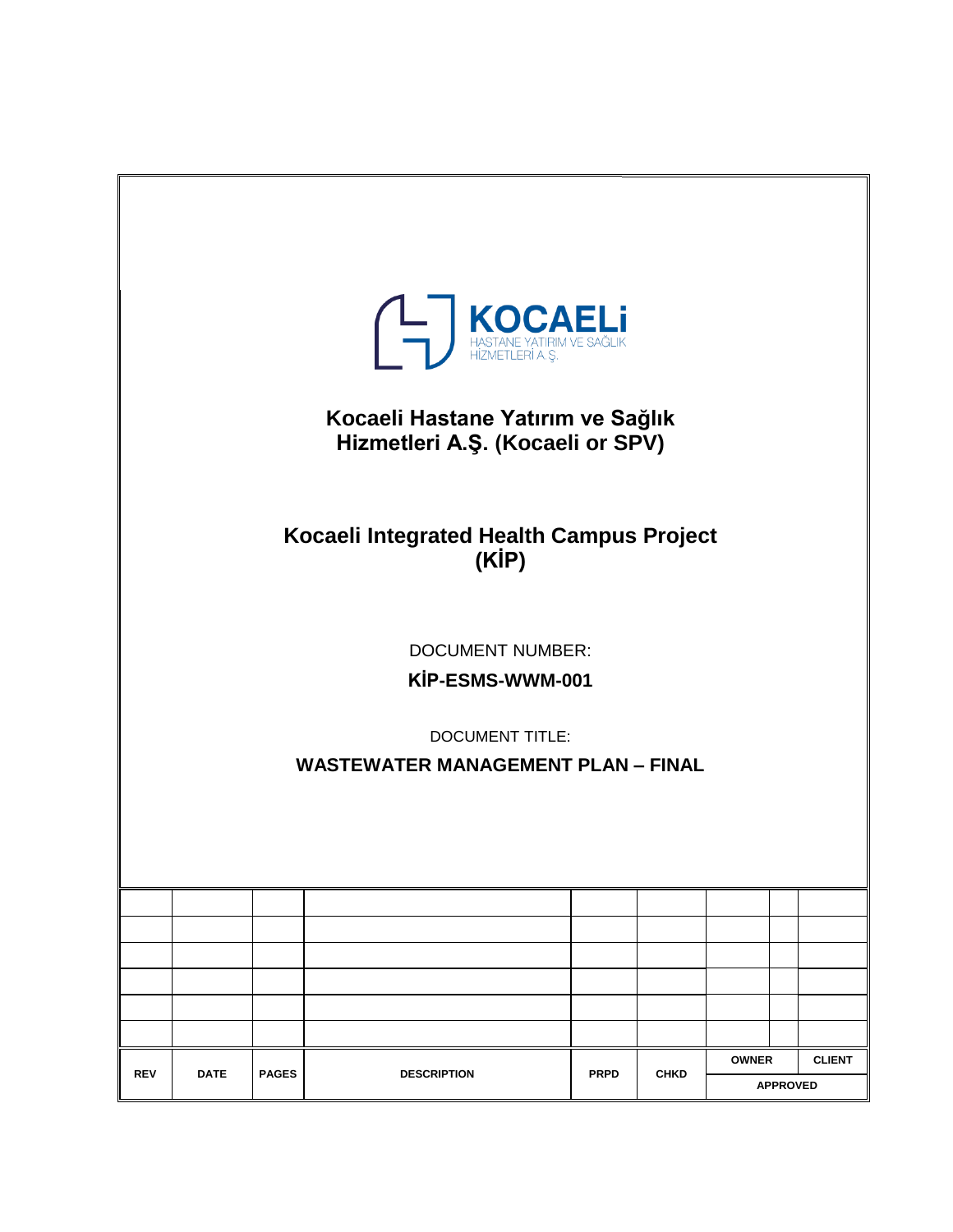### **PURPOSE SCOPE**

This Management Plan has been developed in accordance with SPV policies, with the commitments undertaken by SPV in the ESA, with Turkish regulatory framework, with IFC Performance Standards, IFC EHS General and Sector Specific Guidelines, EBRD Performance Requirements, OPIC Environmental and Social Policy Statement and EDC. The purpose of the plan is to implement the mitigation measures for wastewater generated during the site construction phase in such a manner as to minimize impacts to human health and the environment.

This Plan includes guidelines and minimum requirements for EPC Contractor for defining its own plans/procedures appropriate to the nature and scale of the Project Construction phase.

### <span id="page-1-0"></span>**APPLICATION**

This Management Plan applies to the Project Construction phase only. It applies to construction work activities under the control of SPV, of EPC Contractor and to all KİP employees.

#### <span id="page-1-1"></span>**DEFINITIONS**

| Kocaeli or SPV:                         | Kocaeli Hastane Yatırım ve Sağlık Hizmetleri A.Ş.                                                                                                                                                                                                                                                                                                           |  |  |  |
|-----------------------------------------|-------------------------------------------------------------------------------------------------------------------------------------------------------------------------------------------------------------------------------------------------------------------------------------------------------------------------------------------------------------|--|--|--|
| Kocaeli Integrated Health Campus        | Kocaeli Integrated Health Campus Project, being executed by SPV or its                                                                                                                                                                                                                                                                                      |  |  |  |
| Project (or "KIP" or simply "Project"): | affiliates                                                                                                                                                                                                                                                                                                                                                  |  |  |  |
| EPC Contractor (or simply EPC):         | Gama – Türkerler Kocaeli Adi Ortaklığı & Gama Türkerler Dubai                                                                                                                                                                                                                                                                                               |  |  |  |
| Site Management:                        | All key managerial roles involved in the Construction Site management,<br>mainly referring to the EPC Contractor's personnel                                                                                                                                                                                                                                |  |  |  |
| <b>Environmental and Social</b>         | The complete set of documents (including but not limited to: policies,                                                                                                                                                                                                                                                                                      |  |  |  |
| Management System (ESMS)                | manuals, plans, procedures, work instruction and records) developed to<br>address, manage, monitor, audit and review the environmental, social,<br>health and safety aspects of the KİP, aimed at mitigating potential ESHS<br>risks and impacts and improving ESHS performance                                                                             |  |  |  |
| Guidelines to EPC Contractor            | Guidelines to EPC Contractor for the development of its own ESMS and<br>associated EPC Contractor Procedures appropriate to the nature and<br>scale of the Project are contained in SPV ESMS documentation. SPV<br>ESMS documentation, identify also minimum requirements and specific<br>responsibilities for EPC Contractor in line with the EPC contract |  |  |  |
| <b>Construction Site</b>                | The Construction Site includes all areas impacted in any manner by the<br>construction activities.                                                                                                                                                                                                                                                          |  |  |  |
| <b>Environmental and Social</b>         | Plans issued by SPV addressing significant Environmental and Social                                                                                                                                                                                                                                                                                         |  |  |  |
| Management Plans (ESMPs)                | aspects (as identified in the ESA) by defining specific management<br>methods, mitigation measures, monitoring activities, reporting, auditing<br>and review.                                                                                                                                                                                               |  |  |  |
| <b>EPC Contractor Procedure</b>         | A procedure to be prepared by EPC Contractor, to be used by EPC                                                                                                                                                                                                                                                                                             |  |  |  |
|                                         | describe how<br>mitigation<br>Contractor<br>the<br>and<br>to<br>monitoring<br>measures/actions outlined in SPV ESMPs are actually implemented.                                                                                                                                                                                                              |  |  |  |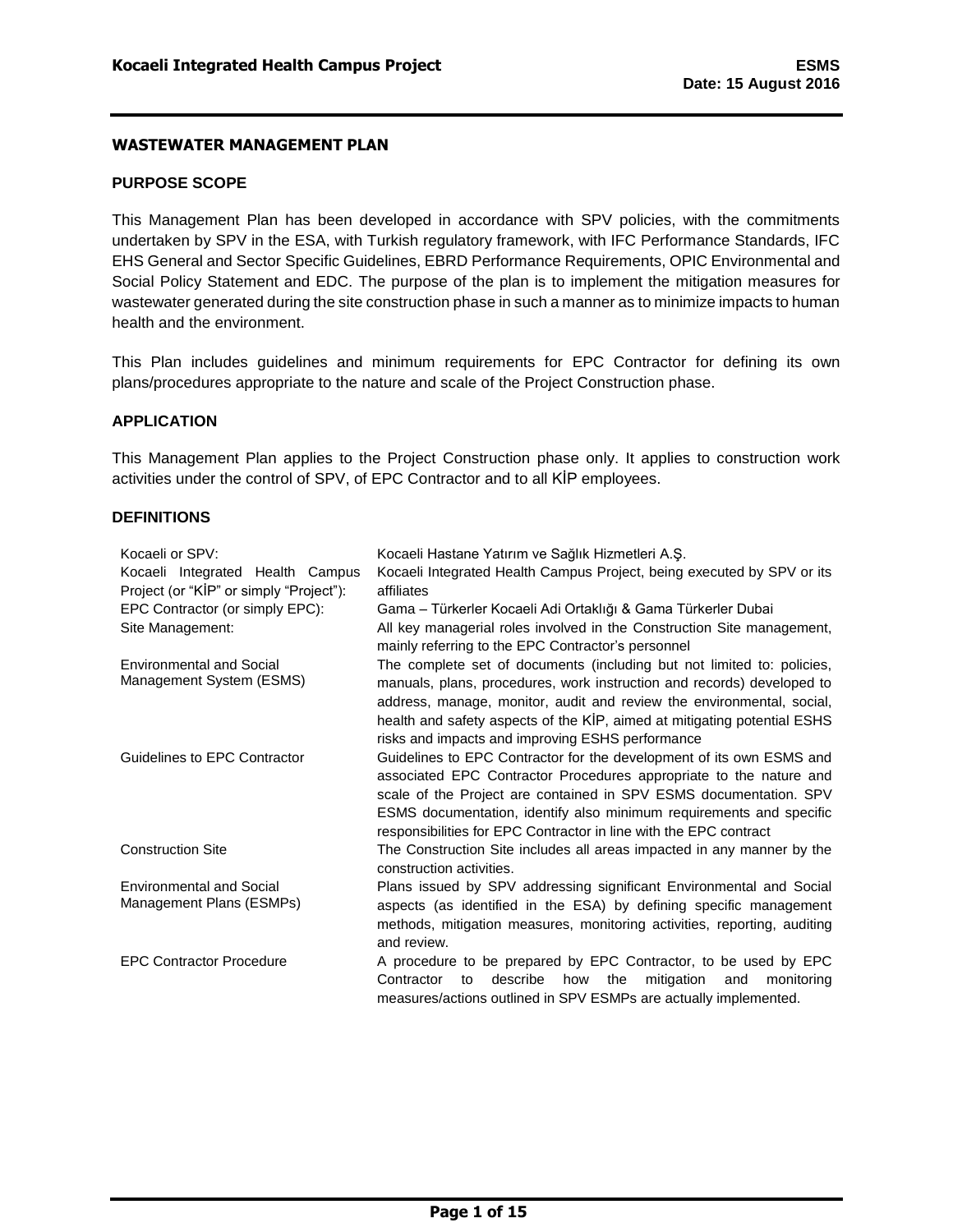### <span id="page-2-0"></span>**ACRONYMS**

| KİP<br><b>SPV</b> | Kocaeli Integrated Health Campus Project<br>Kocaeli Hastane Yatırım ve Sağlık Hizmetleri A.S. |
|-------------------|-----------------------------------------------------------------------------------------------|
| Golder            | Golder Associates Turkey Ltd. Şti.                                                            |
| <b>BAT</b>        | Best Available Technology                                                                     |
| <b>EBRD</b>       | European Bank for Reconstruction and Development                                              |
| <b>EDC</b>        | <b>Export Development Canada</b>                                                              |
| <b>EHS</b>        | Environmental, Health and Safety                                                              |
| <b>EPC</b>        | <b>Engineering Procurement and Construction</b>                                               |
| <b>EPRP</b>       | Emergency Preparedness and Response Plan                                                      |
| ES                | <b>Environmental and Social</b>                                                               |
| <b>ESHS</b>       | Environmental, Social Health and Safety                                                       |
| <b>ESA</b>        | <b>Environmental and Social Assessment</b>                                                    |
| ESMP(s)           | Environmental and Social Management Plan(s)                                                   |
| <b>ESMS</b>       | Environmental and Social Management System                                                    |
| <b>ESAP</b>       | Environmental and Social Action Plan                                                          |
| EU                | European Union                                                                                |
| <b>GHG</b>        | Greenhouse Gas                                                                                |
| <b>GIIP</b>       | Good International Industry Practice                                                          |
| HS (or OHS)       | (Occupational) Health and Safety                                                              |
| <b>IFC</b>        | International Finance Corporation                                                             |
| <b>ISO</b>        | International Organization for Standardization                                                |
| <b>KPI</b>        | Key Performance Indicators                                                                    |
| <b>SDS</b>        | <b>Safety Data Sheet</b>                                                                      |
| <b>OHSAS</b>      | Occupational Health and Safety Assessment Scheme                                              |
| <b>OPIC</b>       | Overseas Private Investment Corporation                                                       |
| <b>PR</b>         | Performance Requirement (issued by EBRD)                                                      |
| <b>PS</b>         | Performance Standard (issued by IFC)                                                          |
| <b>QRA</b>        | Quantitative Risk Analysis                                                                    |
| <b>SEP</b>        | Stakeholder Engagement Plan                                                                   |
| <b>WHO</b>        | World Health Organization                                                                     |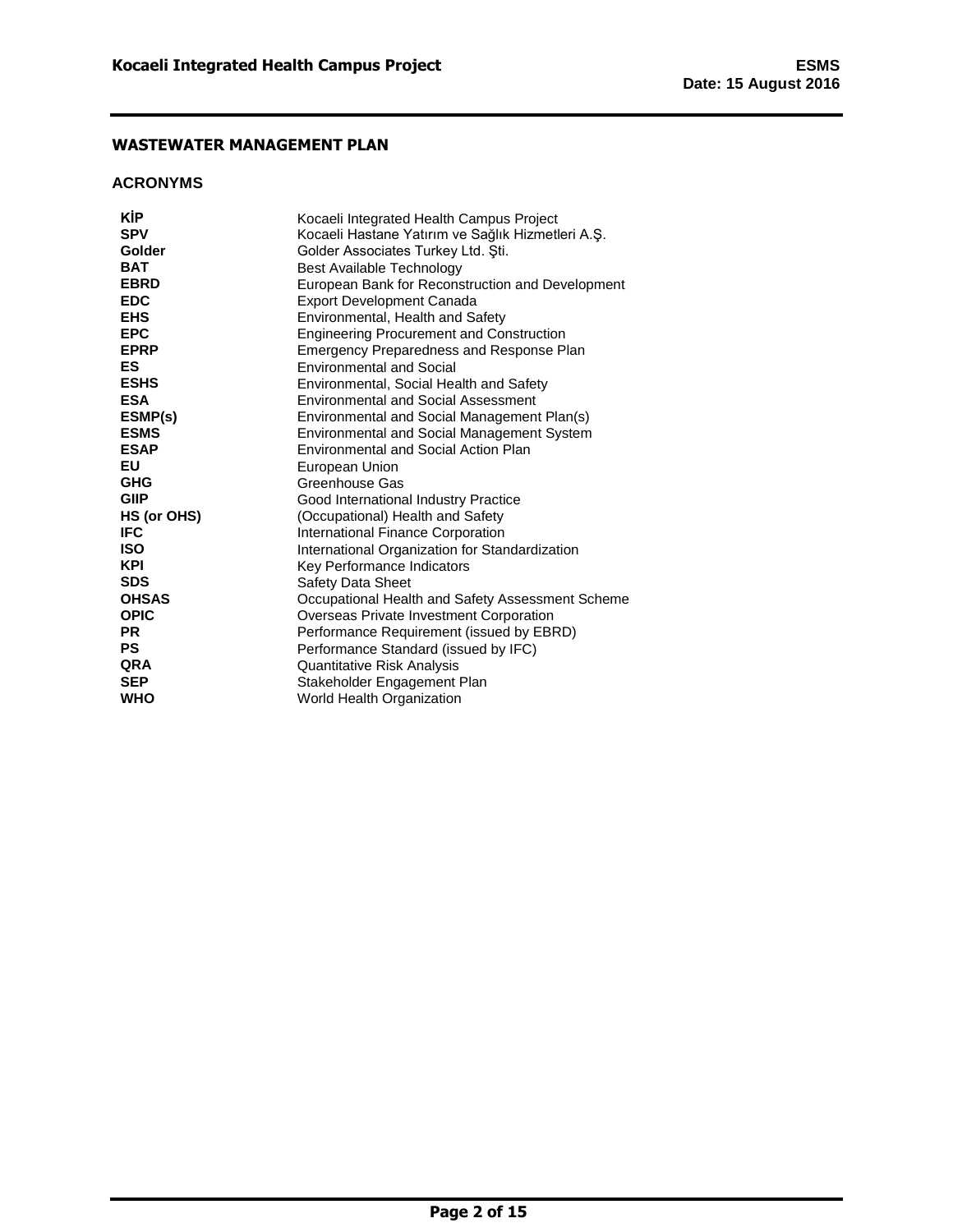# **TABLE of CONTENTS**

|     | <b>APPLICATION</b> |  |
|-----|--------------------|--|
|     |                    |  |
|     |                    |  |
| 1.0 |                    |  |
|     |                    |  |
| 2.0 |                    |  |
|     |                    |  |
|     |                    |  |
|     |                    |  |
| 3.0 |                    |  |
|     |                    |  |
|     |                    |  |
| 4.0 |                    |  |
|     |                    |  |
|     |                    |  |
| 5.0 |                    |  |
| 6.0 |                    |  |
| 7.0 |                    |  |
|     |                    |  |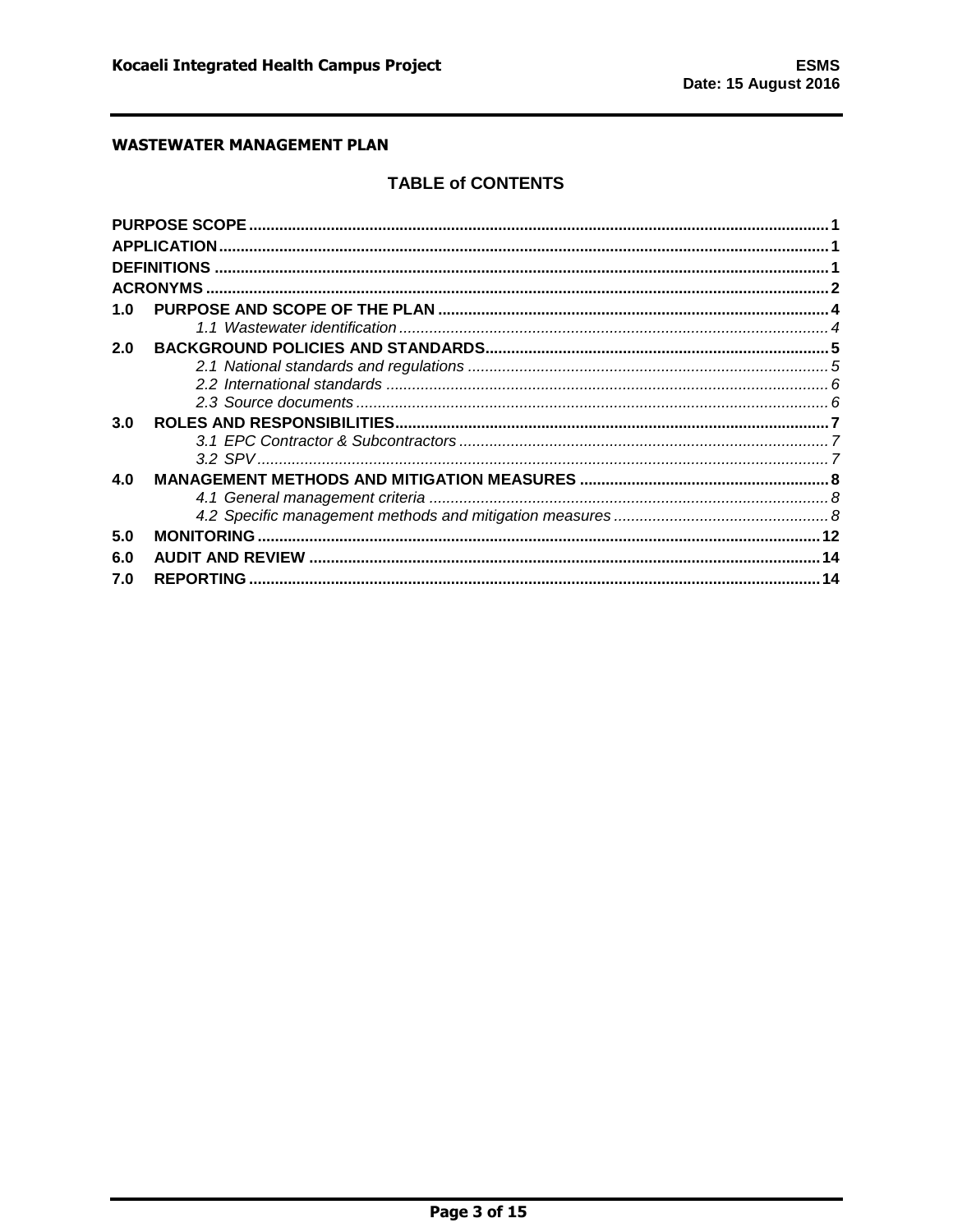## <span id="page-4-0"></span>**1.0 PURPOSE AND SCOPE OF THE PLAN**

This Management Plan has been developed in accordance with SPV policies, with the commitments undertaken by SPV in the ESA, with Turkish regulatory framework, with EBRD Performance Requirements (in particular PR3), with IFC Performance Standards (in particular PS3) and IFC General and Sector Specific EHS Guidelines, OPIC Environmental and Social Policy Statement and EDC. Where no national regulation or international standard/guideline applies, it considers the adoption of Good International Industry Practices (GIIP).

The purpose of the plan is to manage wastewater and impact on ambient water arising from project construction activities including the appropriate control of emissions and residues, in order to minimize impacts to human health and the environment. The plan defines the requirements for safe handling, discharge of wastewater and management of ambient water during the Site construction activities of KİP in Kocaeli, Turkey in an environmentally sound manner.

The overall objective is to reduce the amount of wastewater generation and to avoid, minimize, and control adverse impacts to human health, safety and to the environment, surface water and groundwater. This objective can be achieved by the implementation of specific measures such as:

- Reducing the amount of wastewater generation;
- Monitor the quality and quantity of wastewater generated at the Construction site and discharged;
- Inform workers about precautions and risks when handling chemicals and hazardous waste (training) and provide necessary tools to avoid/minimize risks (e.g. protective clothing);
- Report the results of the periodic Site inspections and audits and provide for corrective actions, if necessary, in order to reach the plan objectives.

This management plan includes guidelines and minimum requirements for EPC Contractor for defining its own plan/procedure appropriate to the nature and scale of the Project Construction phase.

#### *1.1 Wastewater identification*

<span id="page-4-1"></span>This Management Plan has been prepared specifically for the following categories of wastewater and ambient water generated during the construction phase:

#### **Wastewater**

- **Sanitary wastewater** from construction camps; sources of sanitary wastewater will primarily be from the water usage for domestic purposes (sinks, toilets, showers, food service, laundry facilities, wastewater from medical infirmaries, etc.);
- **Wastewater from the construction works**; sources of non-sanitary wastewater from potentially contaminated areas (e.g. machinery refueling areas, concrete plants and workshop areas) and wheel washing;
- **Storm water** runoff resulting from precipitation;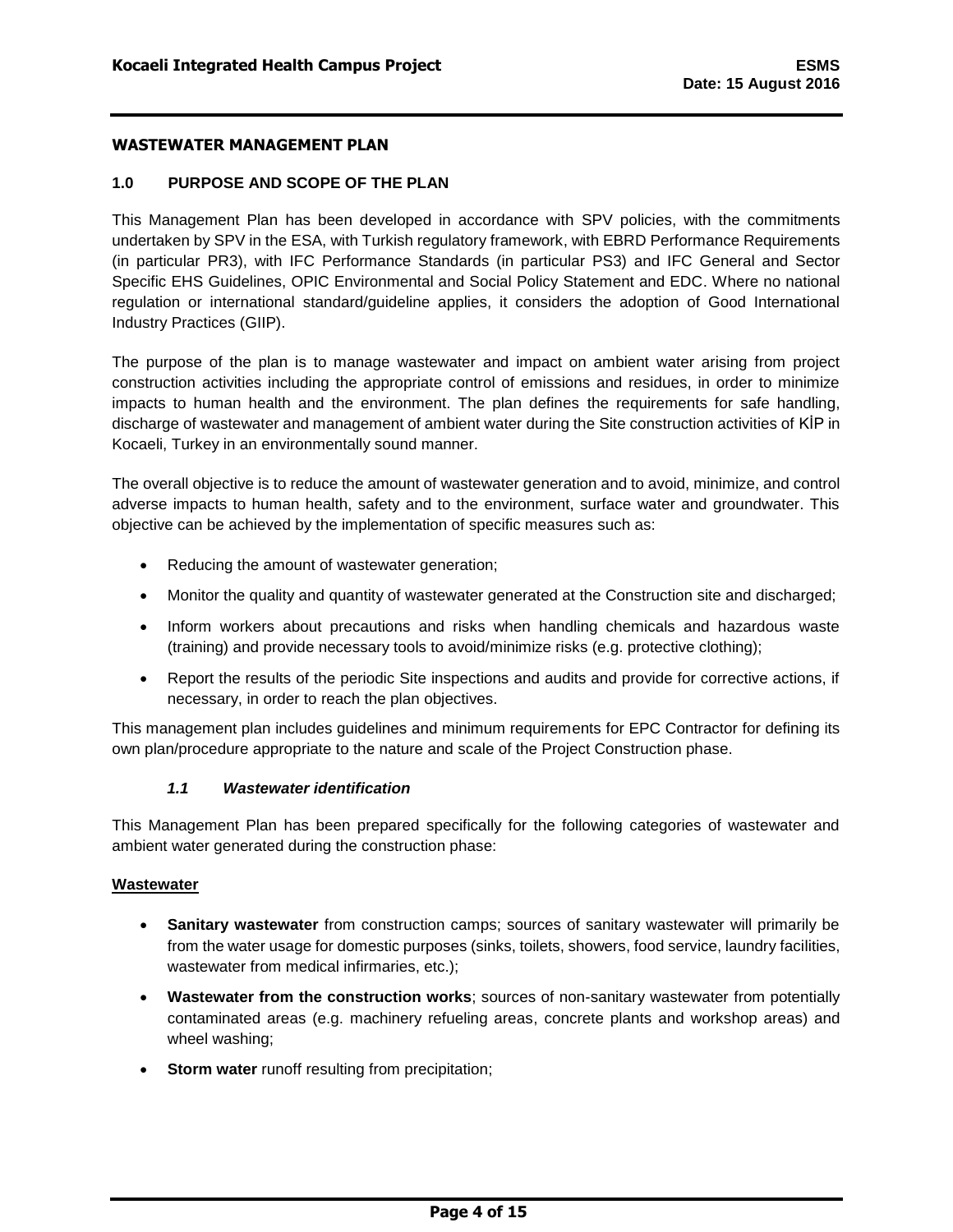**Non-contaminated construction water stream** associated with dewatering activities, drilling, well development, etc.

The list provided above is not comprehensive. In case other categories of wastewater could be generated at the Site during construction works, this management plan provides reference and guidelines to manage them according to the applicable standards.

#### <span id="page-5-0"></span>**2.0 BACKGROUND POLICIES AND STANDARDS**

This section includes all those policies, standards and requirements of reference for this plan that are applicable for, but not limited to, the Project during Construction phase.

A number of qualitative performance parameters have been identified in Section 4 and 5 below, derived from ESA commitments, Turkish legislation and/or IFC, EBRD and EHS Guidelines, OPIC as well as from GIIP.

<span id="page-5-1"></span>

| <b>Title</b>                                                                                                                                   | Turkish Reg. Gaz. Date |
|------------------------------------------------------------------------------------------------------------------------------------------------|------------------------|
| Regulation on Septic Tanks to be installed where a Sewer System is not Available                                                               | 13783, 19/03/1971      |
| Regulation on Control of Water Pollution                                                                                                       | 25687, 31/12/2004      |
| Regulation on Control of Pollution Caused by Dangerous Substances in Water and its<br>Environment                                              | 26005, 26/11/2005      |
| Regulation on Urban Wastewater Treatment                                                                                                       | 26047, 08/01/2006      |
| Regulation on Water Conservation against Pollution Caused by Nitrates from Agricultural<br>Sources                                             | 25377, 18/02/2004      |
| Regulation on Quality of Drinking Water to be Obtained or Planned to be Obtained from<br>Surface Water                                         | 28338, 29/06/2012      |
| Regulation on Prevention of Groundwater from Contamination and Degradation                                                                     | 28257, 07/04/2012      |
| Regulation on Surface Water Quality                                                                                                            | 28483, 30/11/2012      |
| Regulation on Protection of Wetlands                                                                                                           | 28962, 04/04/2014      |
| Regulation on Landfills (Regular Storage of Wastes)                                                                                            | 27533, 26/03/2010      |
| Regulation on Waste Management                                                                                                                 | 29314, 02/04/2015      |
| Regulation on Control of Soil Pollution and Point Source Polluted Fields                                                                       | 27605, 08/06/2010      |
| Law on Occupational Health And Safety - Law No. 6331, 20/06/2012                                                                               | 28339, 30/06/2012      |
| Regulation on Personnel Protective Equipment                                                                                                   | 26361, 29/11/2006      |
| Regulation on Preparation and Distribution of Material Safety Data Sheets on Hazardous<br>Materials and Aids (hereinafter mentioned as "SDS"). | 27092, 26/12/2008      |
| Regulation on Health and Safety Conditions regarding use of Work Equipment                                                                     | 28628, 25/04/2013      |
| Regulation on Protection of Workers from the Risk of Explosive Media                                                                           | 28633, 30/04/2013      |
| Regulation on Procedures and Principles of Health and Safety Training for Employees                                                            | 28648, 15/05/2013      |
| Regulation on Health and Safety at Construction Sites                                                                                          | 28786, 05/10/2013      |
| Regulation on Health and Safety Precautions Regarding Working with Chemicals                                                                   | 28733, 12/08/2013      |
| Regulation on Health and Safety Signs                                                                                                          | 28762, 11/09/2013      |
| Regulation on Use of Personnel Protective Equipment                                                                                            | 28695, 02/07/2013      |

#### *2.1 National standards and regulations*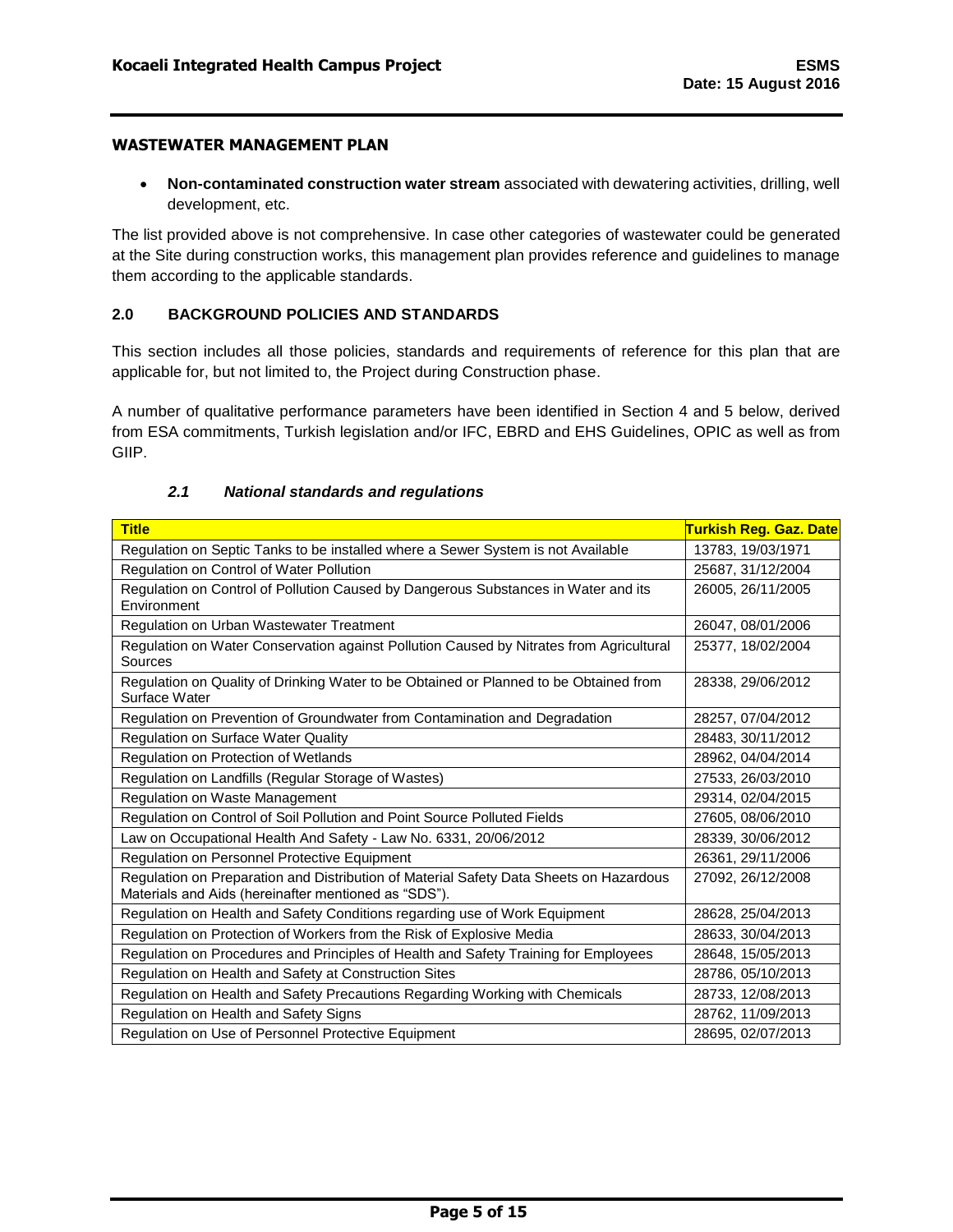# *2.2 International standards*

<span id="page-6-0"></span>

| <b>Source</b>                                              | <b>Document Title</b>                                                                                               |
|------------------------------------------------------------|---------------------------------------------------------------------------------------------------------------------|
| The Equator Principles Association                         | The Equator Principles, June 2013                                                                                   |
| IFC - International Finance Corp.                          | IFC Performance Standards (PS) and Guidance Notes (GN)                                                              |
| IFC - International Finance Corp.                          | <b>IFC PS3 and GN3: Resource Efficiency and Pollution Prevention</b>                                                |
| IFC - International Finance Corp.                          | IFC PS4 and GN4: Community Health, Safety and Security                                                              |
| IFC - International Finance Corp.                          | <b>IFC General EHS Guidelines: Environmental</b>                                                                    |
| IFC - International Finance Corp.                          | <b>IFC General EHS Guidelines: Occupational Health and Safety</b>                                                   |
| IFC - International Finance Corp.                          | <b>IFC General EHS Guidelines: Construction and Decommissioning</b>                                                 |
| IFC - International Finance Corp                           | <b>IFC General EHS Guidelines: Health Care Facilities</b>                                                           |
| EBRD - European Bank for<br>Reconstruction and Development | <b>EBRD PR 3: Resource Efficiency and Pollution Prevention and Control</b>                                          |
| EBRD - European Bank for<br>Reconstruction and Development | <b>EBRD PR 4: Health and Safety</b>                                                                                 |
| EBRD - European Bank for<br>Reconstruction and Development | <b>EBRD Sub-sectoral Environmental and Social Guidelines: Health</b><br><b>Services and Clinical Waste Disposal</b> |
| OPIC - Overseas Private Investment<br>Corporation          | <b>OPIC - Environmental and Social Policy Statement</b>                                                             |
| International Organization for<br>Standardization          | ISO 14001:2004 - Environmental management systems -- Requirements<br>with guidance for use                          |
| <b>OHSAS Project Group</b>                                 | OHSAS 18001 - Occupational health and safety management systems –<br>Requirements                                   |

# *2.3 Source documents*

<span id="page-6-1"></span>This section presents source documents, i.e. documents where SPV commitments are sourced from and that are the trigger for the development and implementation of the ESMP's and in general of the ESMS documentation. They are in turn based on Turkish regulatory framework, EBRD Performance Requirements, IFC Performance Standard and Guidelines and OPIC Environmental and Social Policy Statement.

| <b>Document ID</b> | <b>Document Title</b>                           |
|--------------------|-------------------------------------------------|
| ESA Report         | Environmental Social Assessment (January, 2016) |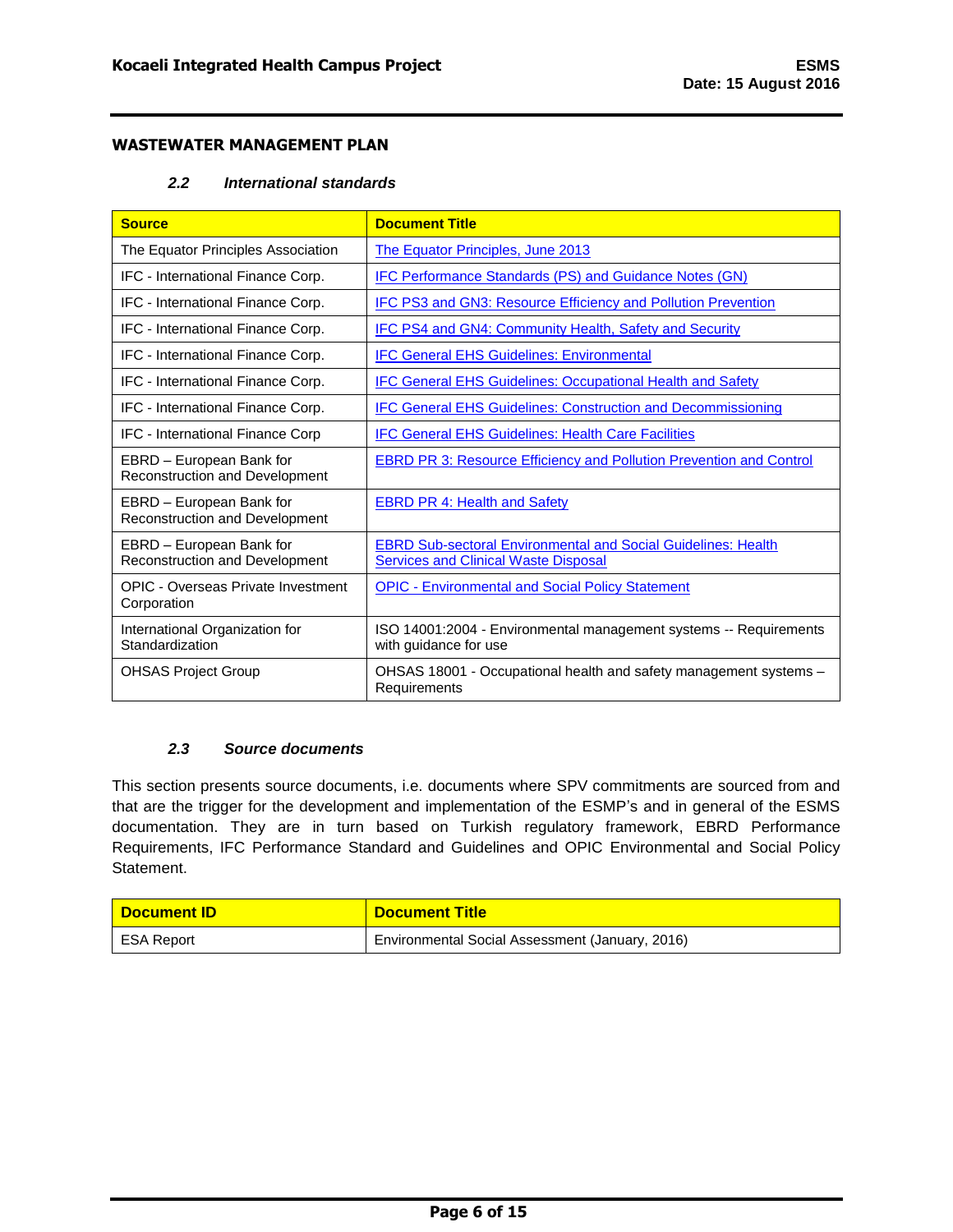### <span id="page-7-0"></span>**3.0 ROLES AND RESPONSIBILITIES**

<span id="page-7-1"></span>Principal roles and responsibilities for the implementation of this plan are outlined below.

### *3.1 EPC Contractor & Subcontractors*

- EPC Contractor has to ensure sufficient and qualified resources are allocated on an ongoing basis to achieve effective implementation of this Management Plan.
- EPC Contractor have to ensure the effective implementation of this plan by issuing its own procedure addressing, detailing and customizing specific actions, measures and monitoring activities under the EPC Contractor's responsibility. The EPC Contractor Procedure has to include a description of allocated resources, responsibilities and communication procedures to relevant personnel.
- Contractor has to provide relevant monitoring data and monitoring reports to SPV as indicated in section 7 "Reporting" of this plan.
- If any Subcontractor is involved, it is responsible for duly implementing requirements included in EPC Contractor Procedure under the EPC Contractor supervision.

# *3.2 SPV*

<span id="page-7-2"></span>SPV Management has to ensure sufficient and qualified resources are allocated on an ongoing basis to achieve effective implementation of actions, measures and monitoring activities under SPV's responsibility. SPV Management is responsible for:

- ensuring that this Management Plan is up to date and appropriate to the nature and scale of the the Project and ensuring that this Management Plan is implemented effectively by EPC Contractor;
- ensuring that action/measures and monitoring activities directly under SPV responsibilities are carried out timely and adequately according to this Management Plan requirements;
- proposing to SPV Management, if necessary, amendments and/or updates to this Management Plan and issuing plan revisions;
- programming inspections and audit activities to ensure the correct implementation of this Management Plan and of EPC Contractor Procedure;
- addressing Non-Conformities through the definition of Preventive/Corrective actions;
- bringing major Non-Conformities immediately to the attention of SPV Management;
- collecting, organizing and reviewing monitoring data and performance monitoring reports from Contractor and providing summary results of such reports to SPV Management, to stakeholders and to the Lenders.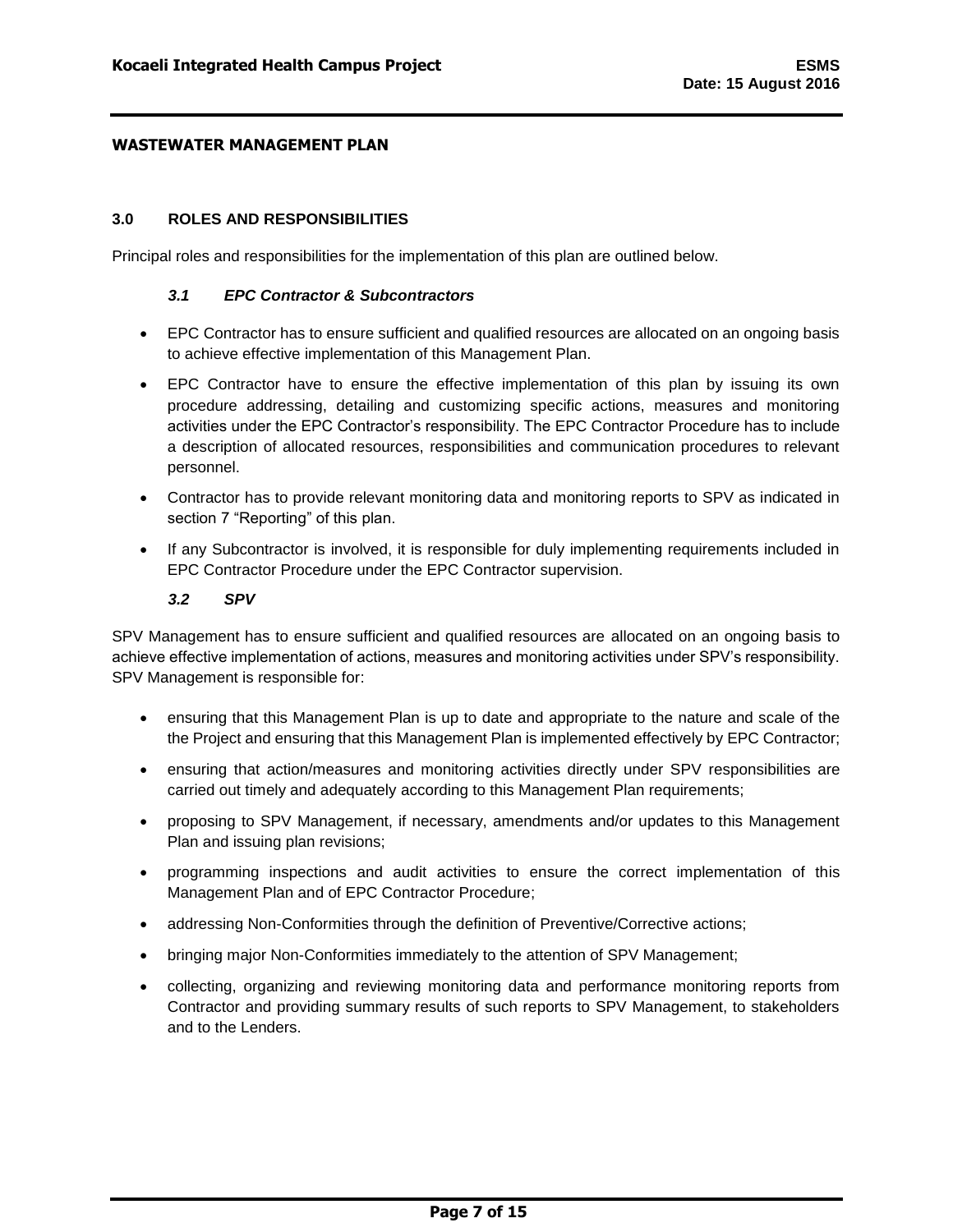#### <span id="page-8-1"></span><span id="page-8-0"></span>**4.0 MANAGEMENT METHODS AND MITIGATION MEASURES**

#### *4.1 General management criteria*

Wastewater and ambient water arising from project construction will be managed by the EPC Contractor as follows:

- Sanitary wastewater collected via septic tanks and directly Metropolitan Municipality's sanitary system;
- Storm water runoff and non-contaminated construction water, collected in a drainage system and treated in settlement clarification ponds;
- Any other wastewater generated during construction activities different from the ones indicated at paragraph 1.1, will be managed in order to reduce potential impact to the environment;

Appropriate permits need to be sought by EPC Contractor from the local authorities (the Kocaeli Metropolitan Municipality); notifications filed, and discharges need to be made within the conditions of the permit. Periodical monitoring may be a requirement of the permit conditions.

#### *4.2 Specific management methods and mitigation measures*

<span id="page-8-2"></span>The following table details the management methods and mitigation measures/actions identified for waste management activities in the Construction phase.

For each method and measure/action identified, the table shows:

- The identification code (ID)
- the reference (or source) documents (i.e. ESA, Turkish Regulations, permits, IFC Performance Standards, EBRD Performance Requirements and EHS Guidelines, OPIC or other GIIP)
- frequency/timing of the measure/action, as applicable
- Key Performance Indicator (KPI), if applicable, and related quantitative target or qualitative acceptance criteria;
- related responsibility for implementing the measure/action.

For the measures, actions where no KPI can be identified the cells reports "n.a." (not applicable). In this case an on/off acceptance criteria will apply; in other words the acceptance criteria set is a qualitative one, such as "the measure/action has been implemented effectively".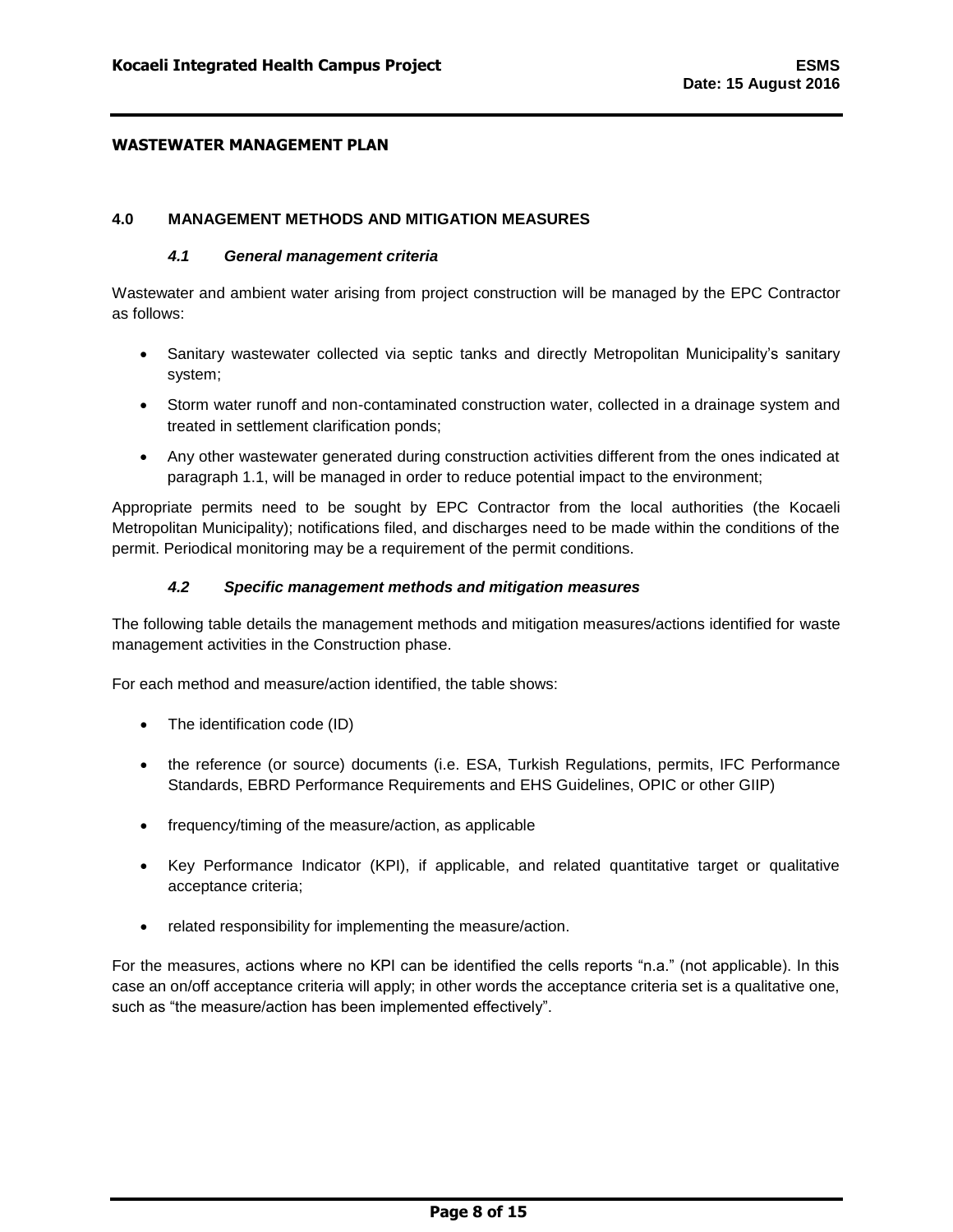| ID.           | <b>SOURCE DOC.</b>                                             | <b>MITIGATION ACTION/MEASURE DESCRIPTION</b>                                                                                                                                                                                                                                                                                                                                                                                                                                                        | <b>FREQUENCY/TIMING</b>                       | <b>KPI</b> | TARGET/<br><b>ACCEPTANCE</b><br><b>CRITERIA</b>                                                                     | <b>RESPONSIBILITIES</b> |  |  |  |
|---------------|----------------------------------------------------------------|-----------------------------------------------------------------------------------------------------------------------------------------------------------------------------------------------------------------------------------------------------------------------------------------------------------------------------------------------------------------------------------------------------------------------------------------------------------------------------------------------------|-----------------------------------------------|------------|---------------------------------------------------------------------------------------------------------------------|-------------------------|--|--|--|
|               | <b>Management controls - Sanitary Wastewater</b>               |                                                                                                                                                                                                                                                                                                                                                                                                                                                                                                     |                                               |            |                                                                                                                     |                         |  |  |  |
| <b>WWM-01</b> | GIIP<br>Turkish Reg,<br>No.<br>Gaz.<br>25687,<br>31/12/2004    | Sewage collecting wastewater will be managed in an<br>appropriate manner to limit environmental contamination and<br>protect human health. In particular tightness and integrity of the<br>system will have to be ensured.                                                                                                                                                                                                                                                                          | Pre-construction                              | n.a.       | Tight system                                                                                                        | <b>EPC Contractor</b>   |  |  |  |
| <b>WWM-02</b> | GIIP<br>Turkish Reg.<br>Gaz.<br>No.<br>13783.<br>19/03/1971    | Impermeable septic tanks will be constructed in order to<br>collect domestic wastewater created at the locations where a<br>sewage connection cannot be reached. The tanks will be<br>planned and constructed in accordance with the local<br>requirements. A vehicle from the Municipality will take the<br>domestic wastewater periodically and discharge to the sewage<br>system. A receipt will be taken from the Municipality every time<br>and kept for 5 years according to the legislation. | Pre-construction                              | n.a.       | Tight system<br>and collection<br>of the receipts                                                                   | <b>EPC Contractor</b>   |  |  |  |
|               |                                                                | Management controls - Wastewater from the construction works                                                                                                                                                                                                                                                                                                                                                                                                                                        |                                               |            |                                                                                                                     |                         |  |  |  |
| <b>WWM-03</b> | GIIP<br>Turkish<br>Reg,<br>No.<br>Gaz.<br>25687.<br>31/12/2004 | The wastewater from concrete plants, which will be<br>constructed in the project area and used during the construction<br>phase, will be reused in concrete production after a settlement<br>process. There will not be any wastewater discharged from the<br>concrete plants.                                                                                                                                                                                                                      | Construction phase                            | n.a.       | Construction<br>of settlement<br>ponds for the<br>concrete<br>plants and<br>effective<br>reuse of the<br>wastewater | <b>EPC Constructor</b>  |  |  |  |
| <b>WWM-04</b> | GIIP<br>Turkish<br>Reg,<br>No.<br>Gaz.<br>25687,<br>31/12/2004 | It has to be evaluated how to manage any wastewater<br>containing oil (potentially originated from workshop, washing<br>areas, wheel washing, equipment maintenance, etc.) in order of<br>priority disposed of as waste through tankers (See Waste<br>Management Plan for hazardous waste disposal methods).                                                                                                                                                                                        | Before starting of<br>construction activities | n.a.       | Measure<br>effectively<br>implemented<br>meeting<br>regulatory<br>requirements<br>(technical and<br>administrative) | <b>EPC Contractor</b>   |  |  |  |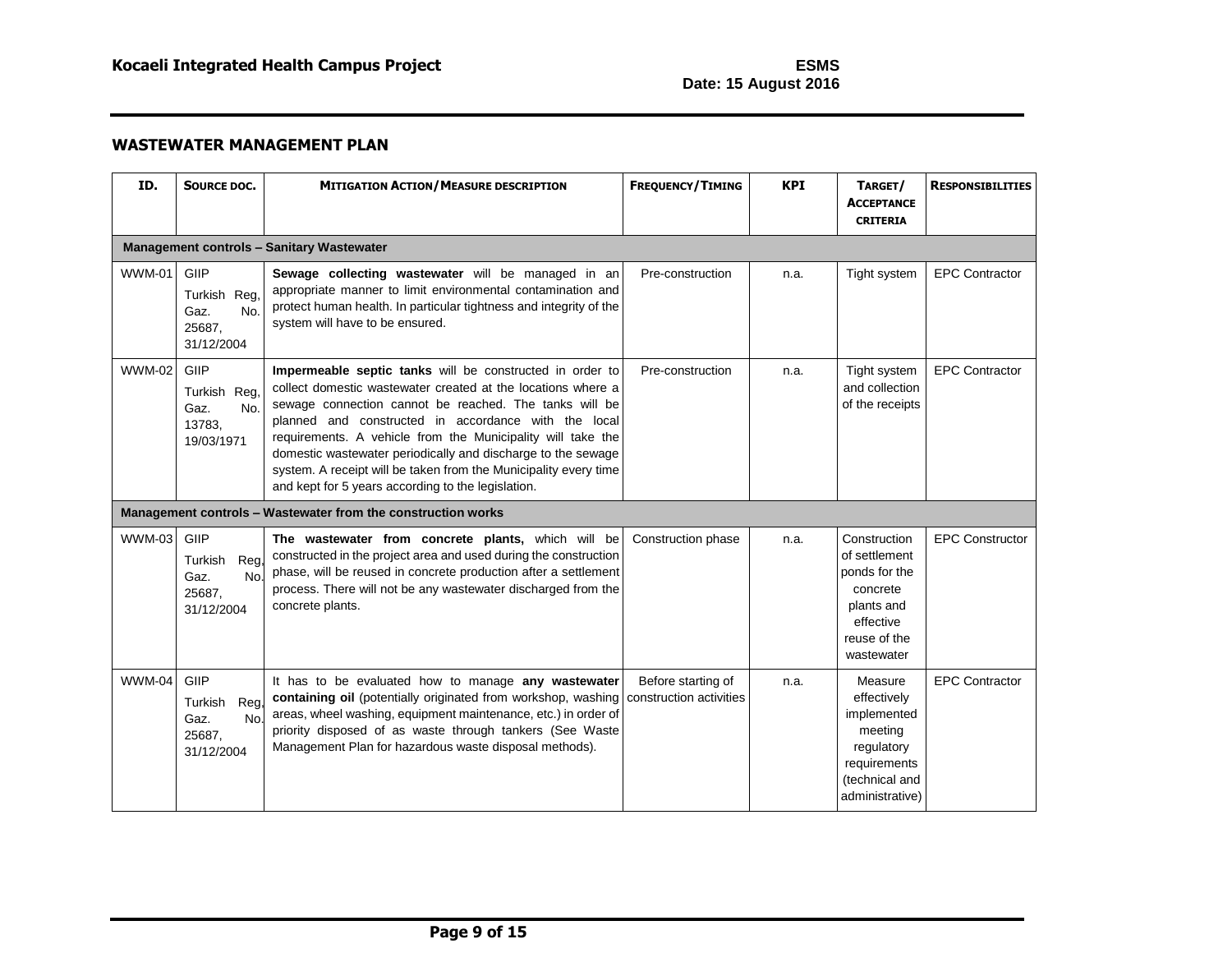| ID.           | SOURCE DOC.                                                   | <b>MITIGATION ACTION/MEASURE DESCRIPTION</b>                                                                                                                                                                                                                                                                                                                                                                                                                                   | <b>FREQUENCY/TIMING</b>           | <b>KPI</b> | TARGET/<br><b>ACCEPTANCE</b><br><b>CRITERIA</b> | <b>RESPONSIBILITIES</b> |  |  |  |
|---------------|---------------------------------------------------------------|--------------------------------------------------------------------------------------------------------------------------------------------------------------------------------------------------------------------------------------------------------------------------------------------------------------------------------------------------------------------------------------------------------------------------------------------------------------------------------|-----------------------------------|------------|-------------------------------------------------|-------------------------|--|--|--|
|               | Management controls - Storm water, construction run off water |                                                                                                                                                                                                                                                                                                                                                                                                                                                                                |                                   |            |                                                 |                         |  |  |  |
| <b>WWM-05</b> | GIIP<br>Turkish<br>Gaz.<br>25687,<br>31/12/2004               | A drainage system and a discharging line to drain storm<br>water and construction runoff waters from the working area<br>Reg, have to be installed before the starting of the construction<br>No. works. Water collection systems will be adequately sized to<br>allow for the controlled release of storm flows<br>Settling and clarification ponds will be constructed to limit the<br>transportation of sediment.                                                           | <b>During Site</b><br>Preparation | n.a.       | Measure<br>effectively<br>implemented           | <b>EPC Contractor</b>   |  |  |  |
| <b>WWM-06</b> | IFC EHS GL<br>C&D § 4.1<br>EBRD PR3                           | Clean water runoff will be segregated or diverted to prevent<br>the mixing with water containing a high solids content, to<br>minimize the volume of water to be treated in the settling<br>ponds prior to release.                                                                                                                                                                                                                                                            | On going                          | n.a.       | Measure<br>effectively<br>implemented           | <b>EPC Contractor</b>   |  |  |  |
| <b>WWM-07</b> | IFC EHS GL<br>Env. § 1.3<br>EBRD PR3                          | No oily water has to be discharged into the drainage system.<br>If such waters are produced, oil/water separators have to be<br>installed and maintained as appropriate (e.g. at workshops<br>and wheels washing areas). Spill prevention and response<br>measures for oil and chemicals have to be ensured (refers to<br>"Hazardous Material Management Plan" and "Spill Response<br>Plan") in workshops, equipment maintenance areas and fuel<br>storage areas are in place. | On going                          | n.a.       | No visible oil or<br>grease in the<br>streams   | <b>EPC Contractor</b>   |  |  |  |
| <b>WWM-08</b> | GIIP                                                          | Drilling residues and water resulting from wells development<br>will be managed to limit environmental impact; it is suggested<br>not to discharge them to the drainage system. Only<br>biodegradable drilling fluids have to be used.                                                                                                                                                                                                                                         | On going                          | n.a.       | Measure<br>effectively<br>implemented           | <b>EPC Contractor</b>   |  |  |  |
| <b>WWM-09</b> | GIIP                                                          | Any possible runoff water arising from dewatering scheme<br>has to be discharged to the drainage system, designed to<br>reduce sediment transport.                                                                                                                                                                                                                                                                                                                             | On going                          | n.a.       | Verification                                    | <b>EPC Contractor</b>   |  |  |  |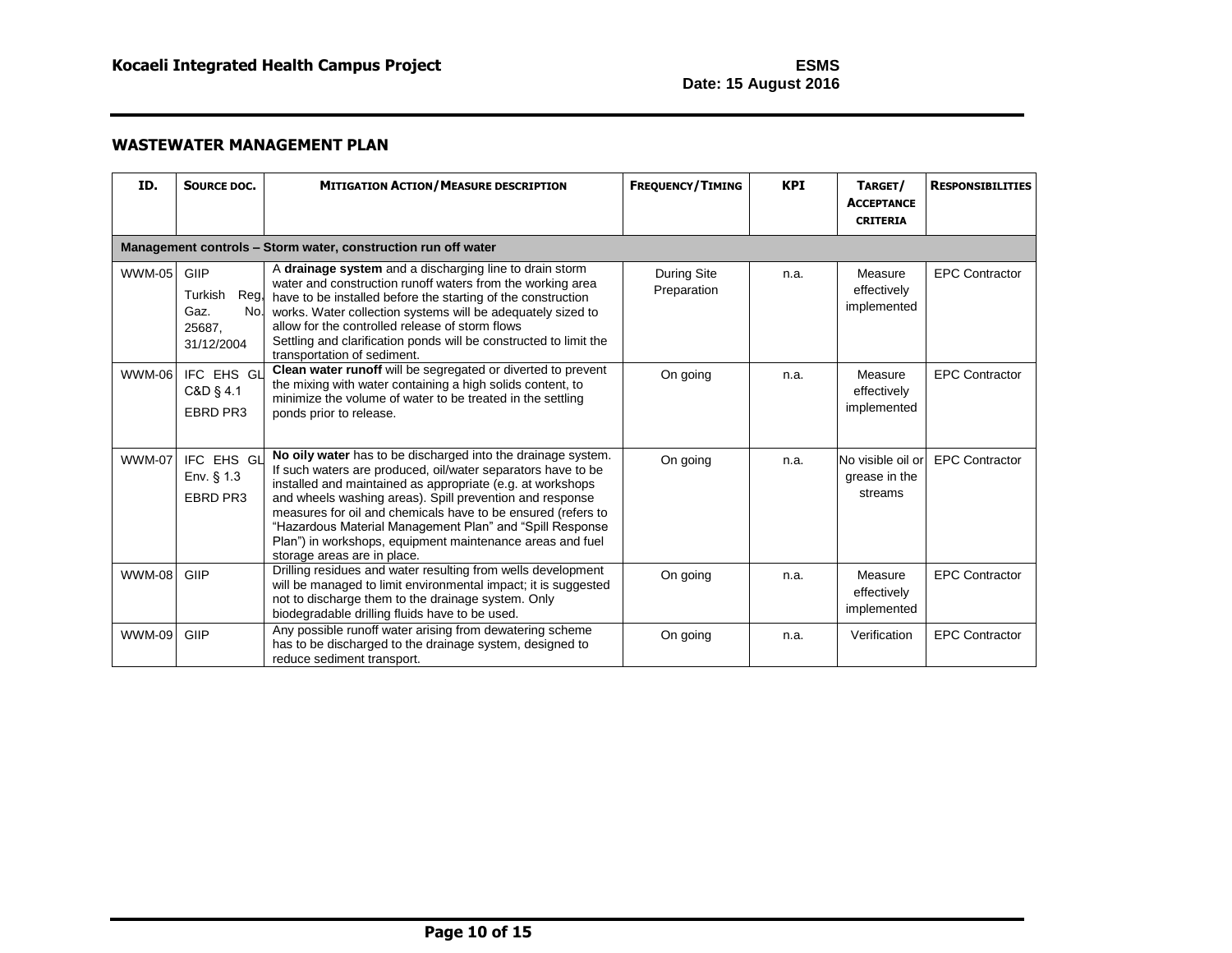| ID.             | SOURCE DOC.                                                                                                                                                                    | <b>MITIGATION ACTION/MEASURE DESCRIPTION</b>                                                                                                                                                                                                                                                                                                             | <b>FREQUENCY/TIMING</b>      | <b>KPI</b>             | TARGET/<br><b>ACCEPTANCE</b><br><b>CRITERIA</b>                                                                                                     | <b>RESPONSIBILITIES</b> |
|-----------------|--------------------------------------------------------------------------------------------------------------------------------------------------------------------------------|----------------------------------------------------------------------------------------------------------------------------------------------------------------------------------------------------------------------------------------------------------------------------------------------------------------------------------------------------------|------------------------------|------------------------|-----------------------------------------------------------------------------------------------------------------------------------------------------|-------------------------|
| <b>Training</b> |                                                                                                                                                                                |                                                                                                                                                                                                                                                                                                                                                          |                              |                        |                                                                                                                                                     |                         |
| <b>WWM-10</b>   | Turkish<br>Reg.<br>No.<br>Gaz.<br>28648,<br>15/05/13<br>Turkish<br>Reg.<br>No.<br>Gaz.<br>28695,<br>02/07/13<br>Reg.<br>Turkish<br>Gaz.<br>No<br>27092,<br>26/12/2008<br>(SDS) | All workers handling/using chemicals must be informed and<br>trained about:<br>SDS's for hazardous materials being handled;<br>$\bullet$<br>Use of Personal Protective Equipment (PPE);<br>$\bullet$<br>Use of Collective Protective Equipment (CPE, i.e.,<br>emergency eyewash, showers, etc.);<br>Spill prevention and response measures.<br>$\bullet$ | As per Training<br>Procedure | Trained<br>personnel % | 90%<br>(i.e. only<br>motivated<br>exceptions<br>allowed, e.g.<br>presence of<br>personnel for<br>which training<br>is planned in<br>the short term) | <b>EPC Contractor</b>   |
| <b>Other</b>    |                                                                                                                                                                                |                                                                                                                                                                                                                                                                                                                                                          |                              |                        |                                                                                                                                                     |                         |
| <b>WWM-11</b>   | GIIP                                                                                                                                                                           | A Site layout showing wastewater sources, drainage systems,<br>septic tanks and discharges have to be prepared and updated<br>on a regular basis. Discharge point where regulatory limits have<br>to be mate must be clearly identified.                                                                                                                 | Ongoing                      | n.a.                   | Updated layout<br>available                                                                                                                         | <b>EPC Contractor</b>   |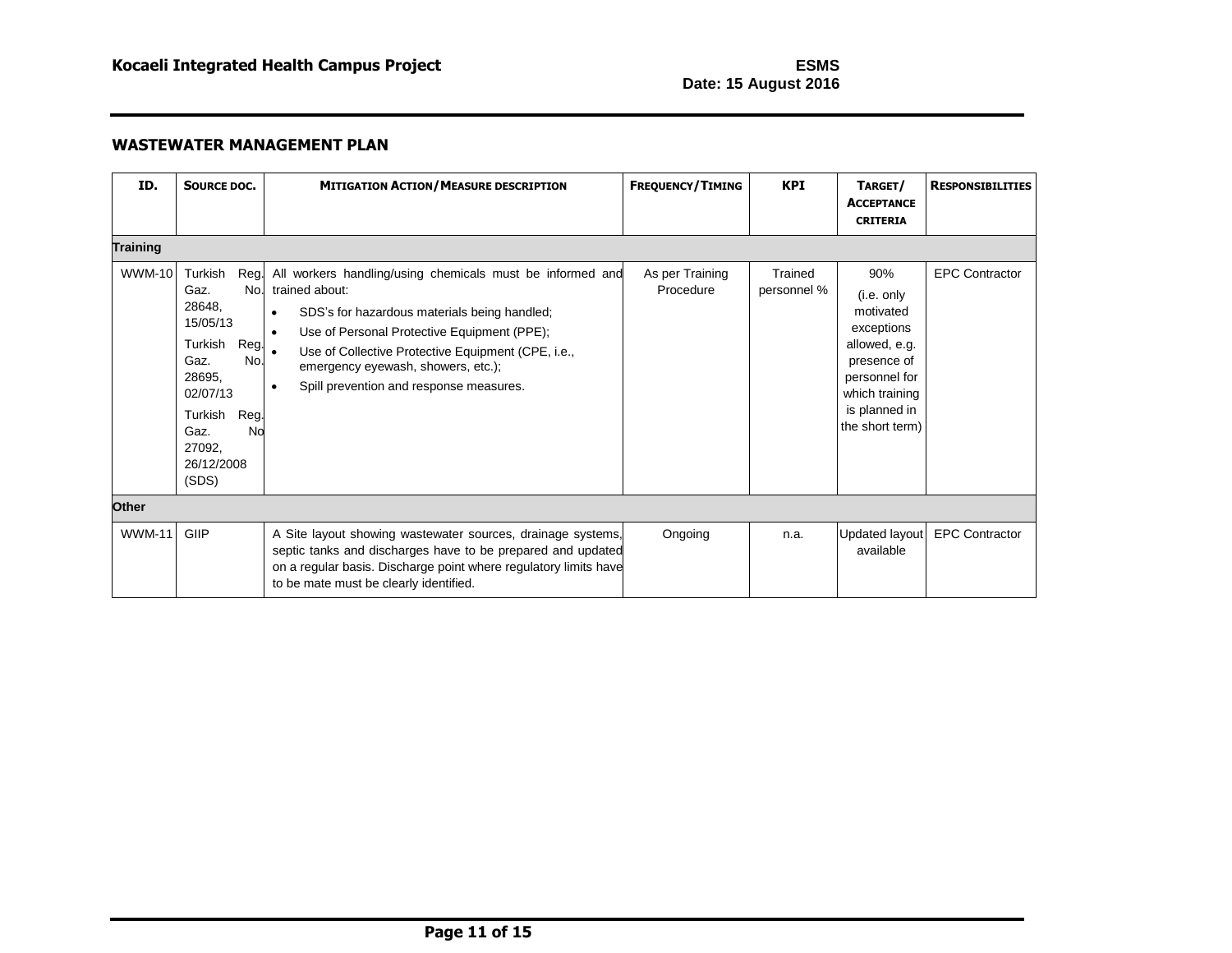### <span id="page-12-0"></span>**5.0 MONITORING**

The following table details the monitoring activities identified for waste management issues in the Construction phase.

For each monitoring activity and measure/action identified, the table shows:

- The identification code (ID.)
- the reference (or source) documents (i.e. ESA, Turkish standard, permits, IFC Performance Standards and EHS Guidelines, EBRD Performance Requirements, OPIC or other GIIP);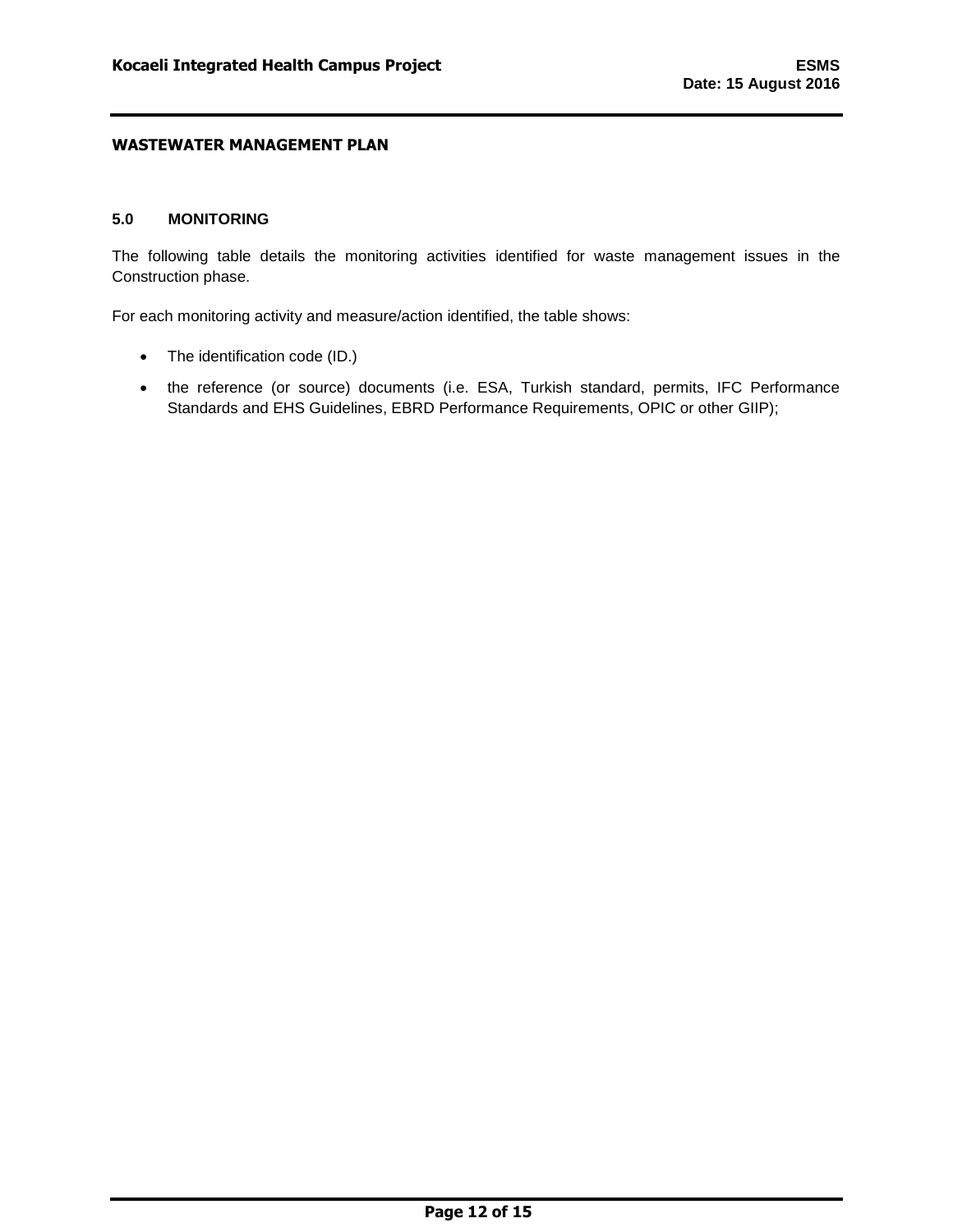| ID.           | <b>SOURCE DOC.</b>                                                                                           | <b>MONITORING ACTION/MEASURE DESCRIPTION</b>                                                                  | <b>FREQUENCY/TIMING</b>                                                                                                          | <b>KPI</b>       | TARGET/<br><b>ACCEPTANCE</b><br><b>CRITERIA</b>                                            | <b>RESPONSIBILITIES</b>                                                                                                                                                 |
|---------------|--------------------------------------------------------------------------------------------------------------|---------------------------------------------------------------------------------------------------------------|----------------------------------------------------------------------------------------------------------------------------------|------------------|--------------------------------------------------------------------------------------------|-------------------------------------------------------------------------------------------------------------------------------------------------------------------------|
| <b>WWM-12</b> | <b>GIPP</b>                                                                                                  | Recording of the amounts of domestic wastewater discharged<br>to the sewage system.                           | Monthly                                                                                                                          | Quantity $[m^3]$ | n.a.                                                                                       | <b>EPC Contractor for</b><br>providing<br>aggregated<br>monthly data<br>SPV for collecting<br>data                                                                      |
| <b>WWM-13</b> | GIIP<br>Turkish<br>Reg, Gaz.<br>No. 25687.<br>31/12/2004<br>Turkish<br>Reg, Gaz.<br>No. 13783.<br>19/03/1971 | Visual sewage system, septic tank observation during daily<br>audits.                                         | Daily                                                                                                                            | Water quality    | Compliance<br>with legislation<br>and<br>impermeability/<br>no discharge<br>to environment | <b>EPC Contractor for</b><br>audit activities<br>Contractor for take<br>actions in case of a<br>problem<br>SPV for collecting<br>data                                   |
| <b>WWM-14</b> | GIIP<br>Turkish<br>Reg, Gaz.<br>No. 25687.<br>31/12/2004                                                     | Visual Storm water and Runoff observations:<br>Oil and grease: no visible film;<br>Foam: no visible presence. | Monthly<br>(During/after rainfall<br>or during construction<br>activities which entail<br>a large amount of<br>water discharged) | Water quality    | Compliance<br>with discharge<br>limits (visual<br>observation)                             | <b>EPC Contractor for</b><br>audit activities<br>Contractor<br>for<br>providing analyses<br>in case of a non-<br>compliant<br>observation<br>SPV for collecting<br>data |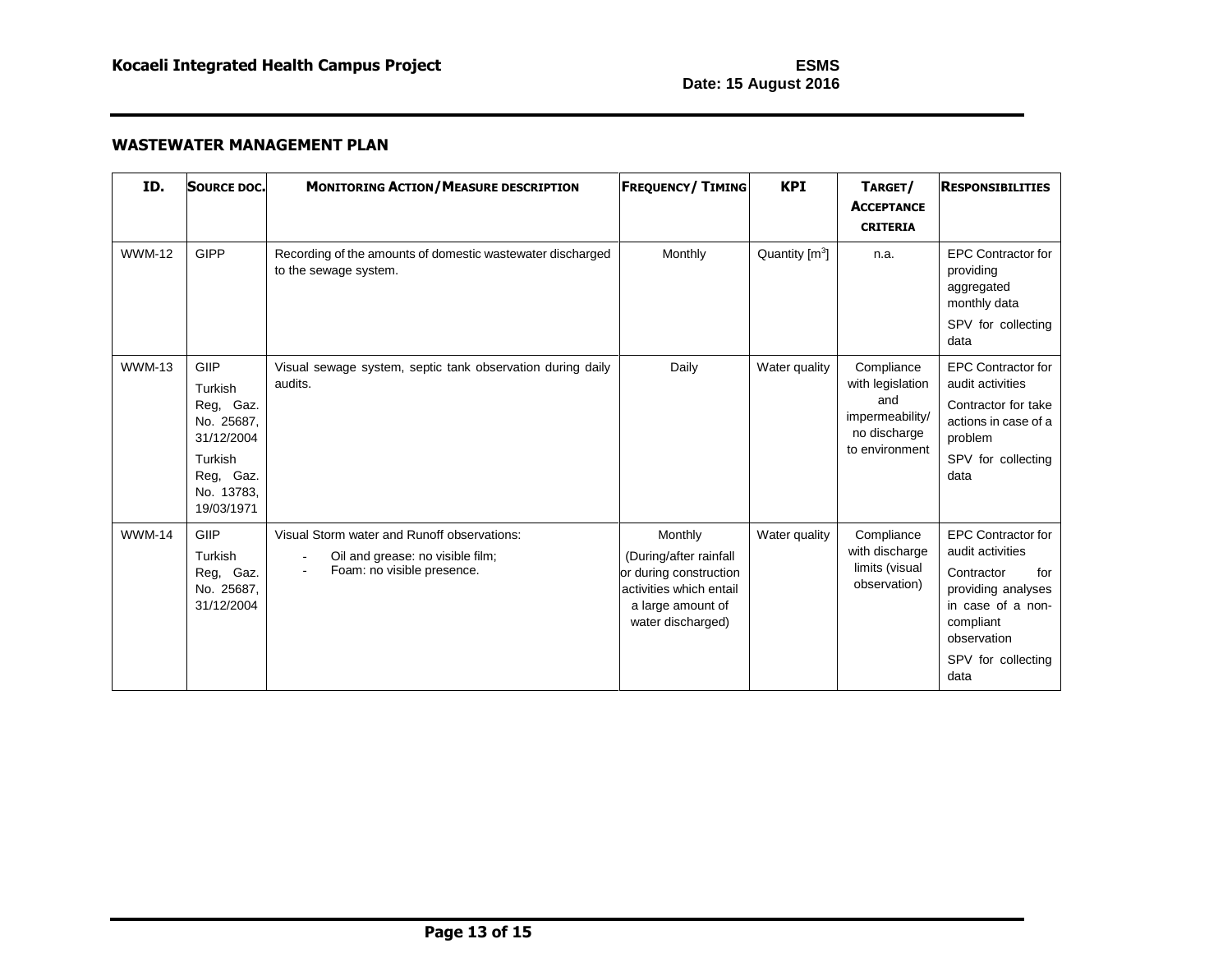# <span id="page-14-0"></span>**6.0 AUDIT AND REVIEW**

The correct implementation of this Management Plan is verified through internal inspections and audits to be carried out according to the requirements included in section 6.5 "Internal audit" of the "ESMS Manual".

The schedule, the frequency, the scope and objectives of the audit as well as the responsible internal auditors are indicated in the Audit Program that is developed and updated by SPV HSE Department.

Internal auditing will address:

- The correct implementation of this Management Plan;
- The correct development and implementation of EPC Contractor Procedure(s);
- The correct and timely implementation of an auditing and review system by the EPC Contractor;
- Each of the point indicated in the tables in section 4 (mitigation actions/measures) and 5 (monitoring/measurements) of this plan.

During the inspections, the audit team will address in particular:

- Sewage system and septic tanks have to be frequently inspected and compliance has to be verified;
- All wastewater stream generated and discharged to the sewage system will be inspected to verify the presence of contamination (oils, suspended solids etc.);
- Interviews with personnel should be also taking place in order to ensure that the personnel is qualified and trained.

SPV Management reviews results of inspections and audits and the progress of the Preventive/Corrective actions and takes additional appropriate actions if necessary according to the indications included in "Management Review" of the "ESMS Manual".

#### <span id="page-14-1"></span>**7.0 REPORTING**

Evidences and results of the monitoring (measurements) activities (detailed in section 5 of this plan) have to be described in detail in appropriate monitoring reports. This section of the plan provides instructions and requirements for this reporting activity.

Evidences of the implementation of the mitigation actions/measures (detailed in section 4 of this plan) and related results are collected through inspection and auditing activities as detailed in section 6 "Audit and Review" of this plan; these evidences are described in the audit reports.

Reporting activities for this management plan is mainly related to the amounts of wastes produced on site, and consist of: